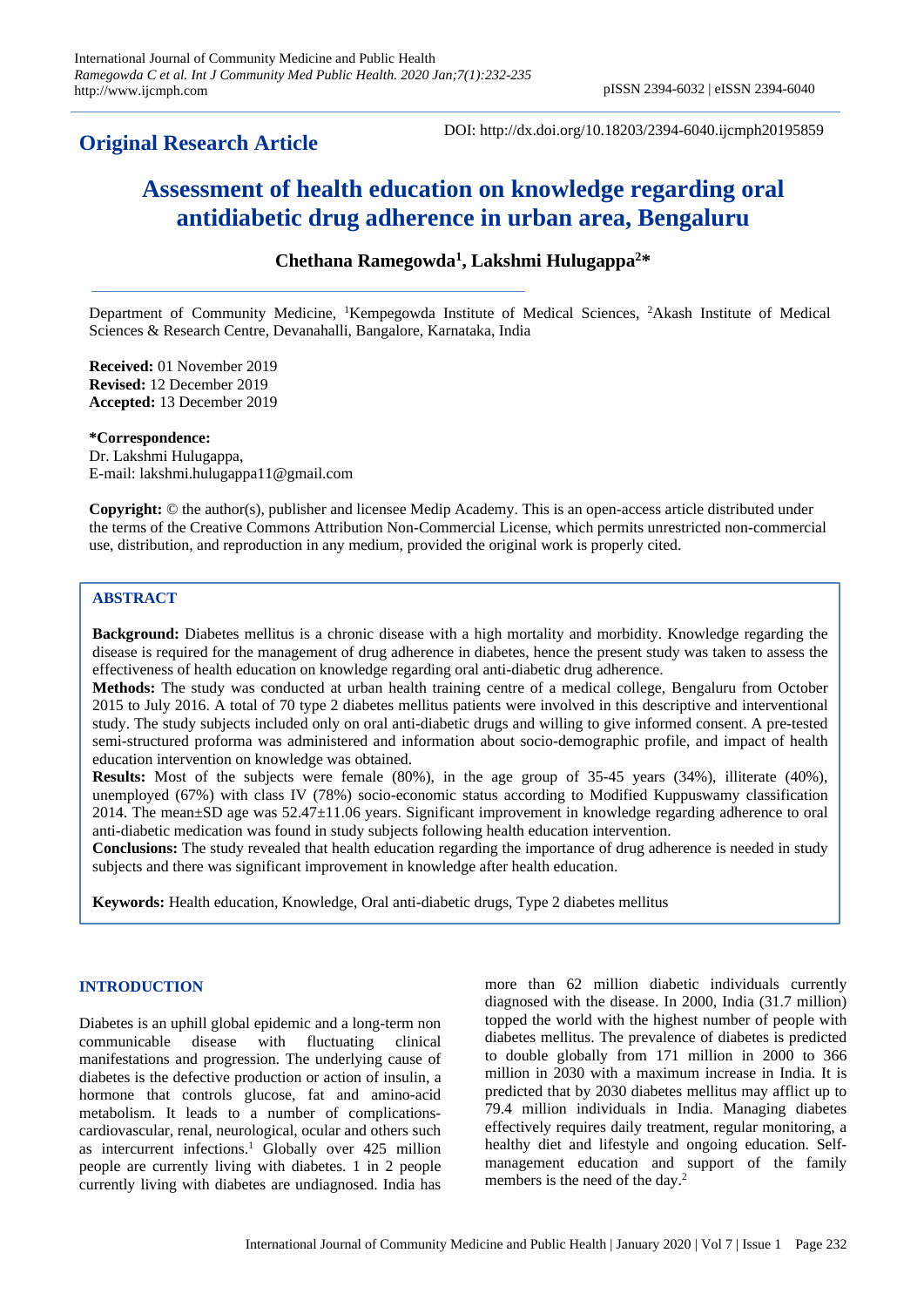Adherence to oral- anti diabetic medication is crucial to prevent complications and deteriorating health condition of type 2 diabetes mellitus patients. Adherence is impacted by the level of knowledge of the patient, fallacy, misconceptions, perceptions and incorrect and irrelevant assumptions on the matter. Health education of the targeted group play an important role in the adherence level of patients. It is vital to educate patients and convince them of the benefits of treatment. The relationship between the healthcare provider and the patient is crucial and should be based on healthy communication, trust and motivation. A well planned structured and targeted education helps in significant improvements in glycaemic control, and also increases the understanding of the disease process. Hence this study was undertaken to assess knowledge of oral anti-diabetic drugs before and after health education in study subjects.

#### **METHODS**

A study was conducted in urban health training centre, Bengaluru from October 2015 to July 2016. It was a descriptive and educational interventional study. The study subjects included were type 2 diabetes mellitus patients only on oral anti-diabetic medication for  $\geq 6$ months. They were interviewed after obtaining informed consent. Assuming the prevalence of diabetes 18.6% and a relative precision of 10%, and adding 10% error, a purposive sample size of 67 was calculated and rounded off to 70.<sup>4</sup>

The subjects were administered a pre-tested semi structured proforma regarding socio-demographic characteristics such as age, sex, education, occupation,

marital status, medical and family history. Modified Kuppuswamy classification 2014 was used to classify socio-economic status of families. A pilot study was conducted for validation of the proforma.

Knowledge questions included a total of 11 questions on drug adherence. Health education was given to study subjects using audio visual aids with minimum of 5-6 subjects in each session in local language. Health education session included the epidemiological determinants, screening for diabetes, prevention and care, importance of drug adherence, complications due to nonadherence. After 3 months the same proforma was used for post -test.

Study subject's knowledge was assessed, with 0, 1 scale for knowledge. With 0 as wrong knowledge, 1 for correct knowledge. The general physical examination, systemic examination, records of investigation done and treatment given were recorded. Random blood sugar levels estimation was done.

#### *Statistical analysis*

Data was entered in Microsoft excel and SPSS 20.0 version was used for analysis.

# **RESULTS**

Majority of study subjects were female 56 (80%) with median and interquartile range are 51 and 15, Most of the subjects belonged to upper lower class of socio-economic status according to modified Kuppuswamy classification 2014.

# **Table 1: Correct response of study subjects regarding knowledge of oral anti-diabetic drugs before and after health education intervention was analysed using Mc-Nemar test.**

|      | <b>Knowledge questions</b>                                                                                      | <b>Pre-test</b><br>proportion | <b>Post-test</b><br>proportion | <b>Difference</b> | Mc-<br>Nemar $\chi^2$ | P value  |
|------|-----------------------------------------------------------------------------------------------------------------|-------------------------------|--------------------------------|-------------------|-----------------------|----------|
| Q1.  | How do you identify the drugs?                                                                                  | $11/70 = 0.16$                | $66/70 = 0.94$                 | 0.78              | 55                    | < 0.001  |
| Q2.  | How do diabetic drugs help you?                                                                                 | $45/70 = 0.64$                | $65/70 = 0.93$                 | 0.29              | 20                    | < 0.001  |
| Q3.  | How long you should continue the<br>drugs on control of blood sugar levels?                                     | $56/70 = 0.8$                 | $67/70 = 0.96$                 | 0.16              | 11                    | < 0.001  |
| Q4.  | Diabetes can be controlled by                                                                                   | $48/70 = 0.68$                | $66/70 = 0.94$                 | 0.26              | 18                    | < 0.0001 |
| Q5.  | Can diabetes be cured by drugs?                                                                                 | $13/70 = 0.18$                | $62/70 = 0.88$                 | 0.7               | 49                    | < 0.0001 |
| Q6.  | Do you know that only allopathy<br>drugs can be used to manage diabetes                                         | $29/70 = 0.41$                | $65/70 = 0.93$                 | 0.52              | 36                    | < 0.0001 |
| Q7.  | Can diabetes be controlled by<br>ayurvedic/homeopathy/unani drugs                                               | $16/70 = 0.23$                | $60/70 = 0.86$                 | 0.63              | 44                    | < 0.0001 |
| Q8.  | Do you know that generic drugs are<br>available at subsidized cost?                                             | $12/70 = 0.17$                | $63/70 = 0.9$                  | 0.73              | 51                    | < 0.0001 |
| Q9.  | Do you know the dose of your medication                                                                         | $12/70 = 0.17$                | $57/70 = 0.81$                 | 0.64              | 45                    | < 0.0001 |
| Q10. | Do you know what other food you have to<br>avoid while taking the diabetic drugs?                               | $54/70 = 0.77$                | $69/70 = 0.98$                 | 0.21              | 15                    | < 0.0001 |
| Q11. | Do you know diabetic drugs can cause<br>side effects if not taken at appropriate<br>time and prescribed dosage? | $29/70 = 0.41$                | $64/70=0.91$                   | 0.5               | 35                    | < 0.0001 |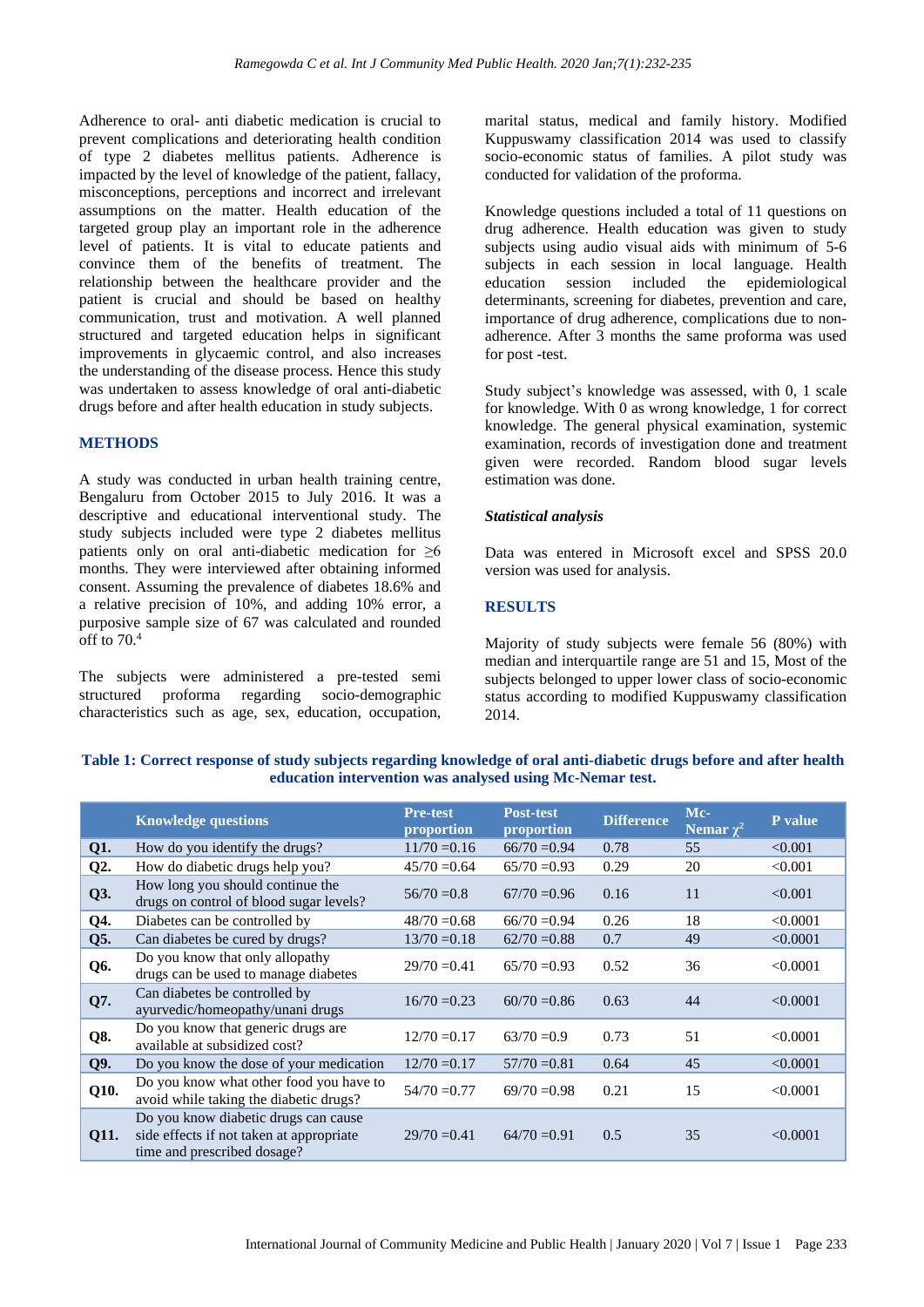#### *Effectiveness of health education on knowledge*

It may be observed from the above normal Q-Q plot that the difference between Post-test and pre-test knowledge scores are normally distributed (Shapiro-Wilk test, p=0.096) and hence Student's paired t-test is used for testing the significant difference between the mean of pre-test and post-test scores.



## **Figure 1: Normal Q-Q plot of difference between posttest and pre-test knowledge score regarding oral antidiabetic drugs.**

# **Table 2: Comparison of pre and post- test knowledge score among the study subjects about oral antidiabetic drugs.**



#### **Figure 2: Mean value of pre and post-test knowledge score.**

In the study, subject's knowledge was assessed, with 0, 1 scale for knowledge. With 0 as wrong knowledge, 1 for correct knowledge. For the pre-test assessment the mean±SD of knowledge was 4.64±2.04 and for post-test it was 10.06±1.44. The difference in the mean was 5.41 with a 95% CI of 4.89 to 5.93 was found to be statistically highly significant (t=20.81, p<0.001). This implies that there was improvement in knowledge following health education in study subjects.

#### **DISCUSSION**

Diabetes is a chronic disease and an important public health problem. In the present study, most of the study subjects were in the age group of 35-45 years i.e., 34.3%, followed by 56-65 years i.e. 28.6% similar to the study by Banu S et al where majority of the patients were in the age group of 40-80 years. Mean age group of the study subjects was 52.47±11.06 years, comparable to the study done by Arulmozhi S et al which was 54 +12 years, and Sweileh et al,  $58.3 \pm 10.4$  years.<sup>5-7</sup>

Before health education the mean knowledge score was found to be 4.64±2.04. In a study done by Upadhyay DK et al in Nepal knowledge score was similar to this study  $4.90 \pm 3.34$ .8

A study done by McPherson ML et al to determine the relationship between patient's knowledge about their diabetes medications and their blood glucose control observed that patients with greater understanding and knowledge of their diabetes medications demonstrated better glycemic control.<sup>9</sup> In a study done by Sommanavur et al there was significant improvement regarding knowledge, more people felt that diabetes can be prevented  $(p<0.001)$  and a combination of diet and exercise was needed to do so  $(p<0.001)$ .<sup>10</sup>

In the present study there was improvement in the knowledge regarding oral anti-diabetic drugs after health education with a mean score  $10.06\pm1.44$ . The difference in the mean was 5.41 with a 95% confidence interval of 4.89 to 5.93 was found to be statistically highly significant (t=20.81, p<0.001).

Similarly, in a study by Abdo NM et al after implementation of the educational message, a significant improvement was revealed in patients' knowledge and attitude with lowering of their mean levels of blood sugar and HbA1c. 11

Study by Hawthorne K et al to assess the effectiveness of culturally appropriate diabetes health education on important outcome measures in type 2 diabetes concluded knowledge scores improved in the intervention groups at three months (standardized mean difference (SMD) 0.6, 95% CI 0.4 to 0.7), six months (SMD 0.5, 95% CI 0.3 to 0.7) and twelve months (SMD 0.4, 95% CI 0.1 to 0.6) post intervention. 12

Study by Palaian et al observed after counselling, knowledge scores in the test group of patients improved, compared with those of the control group, as determined